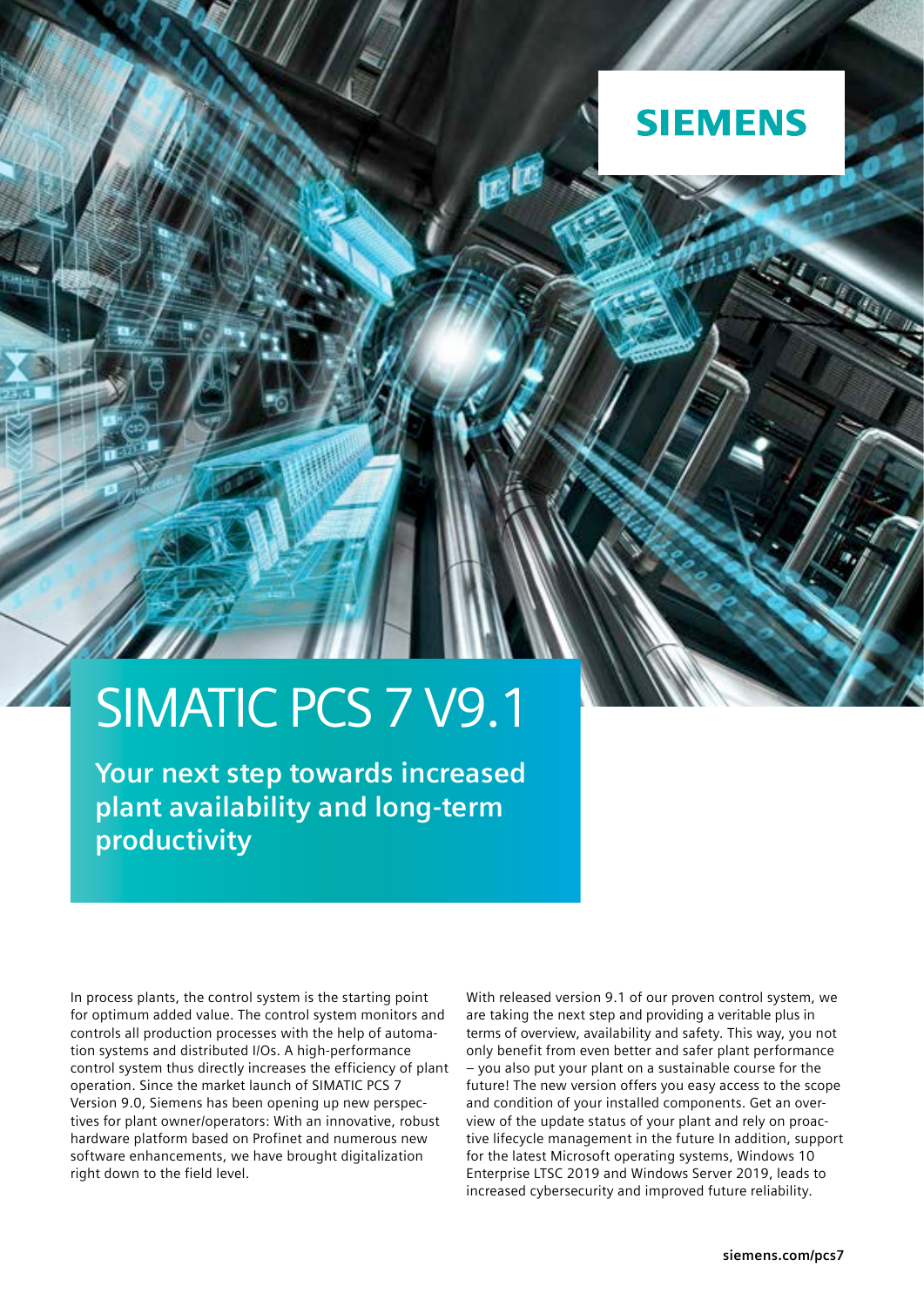

## SIMATIC PCS 7 takes the many facets of safety into account

**Safety is a key issue for everyone responsible in the process industry. It has many facets, ranging from process and plant safety to HSE (Health, Safety and Environment) issues and IT security.** 

### **Hardware innovations prepare for failsafe applications and explosion-hazard areas**

In the future, you can also rely on the powerful SIMATIC ET 200SP HA distributed I/O system in failsafe applications: The new failsafe modules are based on SIMATIC Safety Integrated and correspond to the standard modules in terms of their design. They are certified by TÜV SÜD for safety applications up to SIL 3. SIMATIC ET 200SP HA is therefore suitable for demanding safety and standard applications in process and manufacturing industries, where high availability and PROFINET R1 redundancy are essential. Intrinsically safe I/O modules for use in hazardous areas will soon be available for the SIMATIC ET 200SP HA. With the new modules, separate Ex isolators with corresponding wiring and large space requirements are no longer needed. The I/O modules can be installed up to ATEX zone 2 and provide intrinsically safe circuits with protection level Ex ia for field devices up to zone 0. The explosionproof modules offer channel diagnostics, Configuration in Run and are approved for ambient temperatures from -40 to  $+70$  °C.

#### **Protection at management and operational level**

With the end of support for operating systems, plant owners/ operators face an increased security risk due to the lack of security-relevant updates. The consequence: Newly discovered vulnerabilities are no longer closed and can thus be exploited unhindered by cybercriminals. Version 9.1 supports Windows Server 2019 Standard Edition 64 Bit and Windows 10 Enterprise 2019 LTSC 64 Bit and is compatible with our current Industrial Workstations (IPCs). This ensures that the latest Microsoft updates will be conveniently available for installation via the Microsoft Windows Server Update Service (WSUS). In addition, Windows Defender Antivirus is now released for SIMATIC PCS 7 V9.1. Together with our holistic industrial security concept (Defense in Depth), this provides the greatest possible protection against security vulnerabilities.

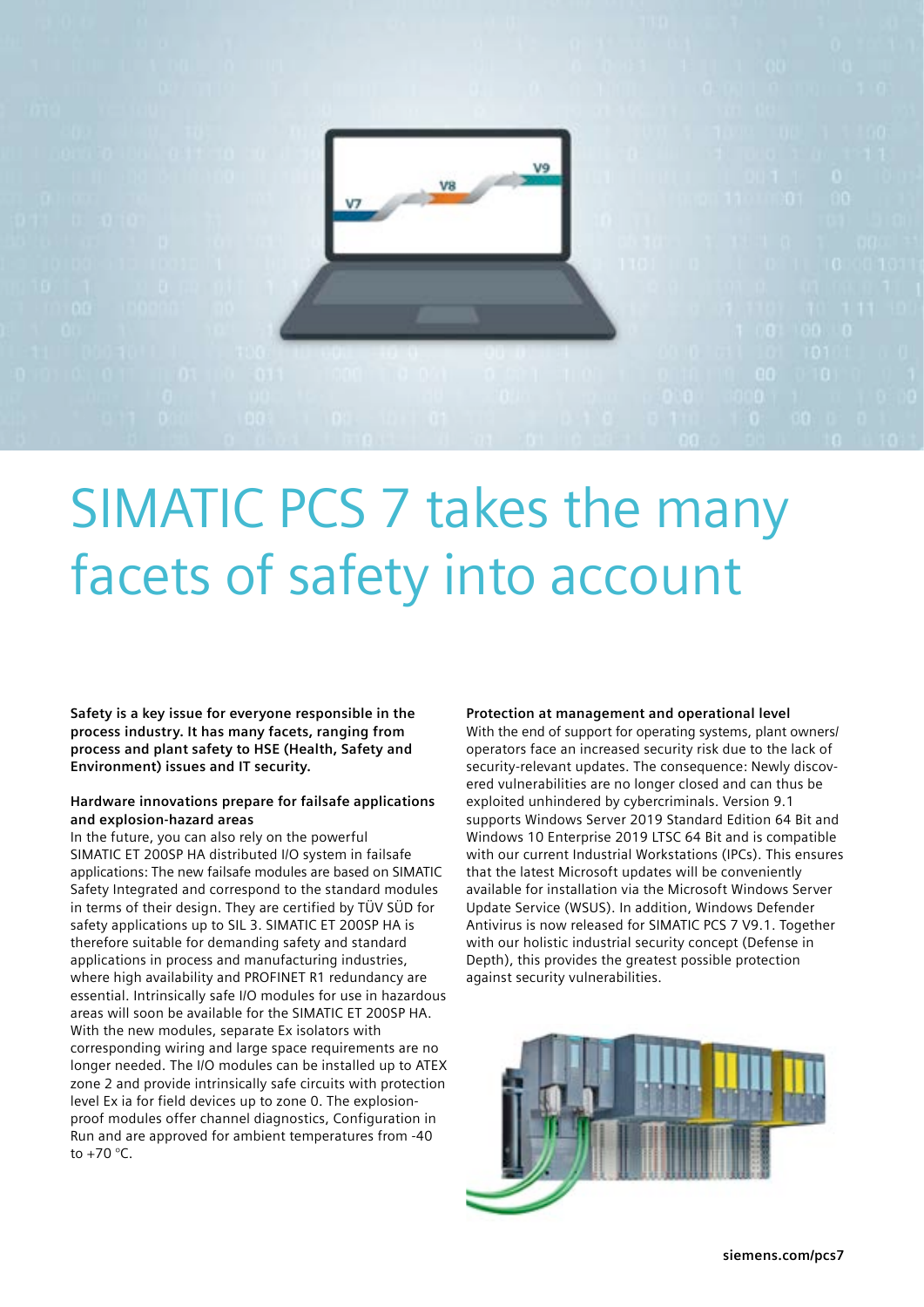# Proactive life cycle management: efficient over decades

**Process plants must be continuously kept up to date, especially due to their long operating life. This also applies first and foremost to process control technology. With Version 9.1 of SIMATIC PCS 7, efficient upgrade strategies can be implemented safely.** 

**Systematically inventoried and always up-to-date**  Plant performance always results from the interaction of the entire plant equipment. It is therefore important to know the status of the hardware and software used. But how do you keep track of hundreds of devices? With the SIMATIC Management Console (SMMC) integrated in SIMATIC PCS 7 and our Update Services, you get a detailed and up-to-date picture of the status of your automation infrastructure (software and hardware). This improves the proactive life-cycle management of your existing SIMATIC PCS 7 plant. The SMMC enables a convenient inventory of the installed base and a simplified comparison with the latest software and hardware updates. In interaction with the new webbased SIMATIC PCS myExpert application, this information is standardized, clearly displayed and monitored - even across multiple plants. Microsoft Windows updates are also managed via SMMC. Benefit from an even more comprehensive overview of available updates, obsolescence or the lifecycle status of individual assets. All Microsoft Defender events from all PCS 7 stations in a plant also converge in the SMMC.



#### **Convenient monitoring of package units**

It is only a small step from answers regarding the update and lifecycle status of the automation infrastructure to questions about the condition of machines, apparatus or package units (PU) such as centrifuges, dryers or weighing stations. Here, too, SIMATIC PCS 7 Version 9.1 offers comprehensive answers: The new SIMATIC Plant Asset Maintenance Station (PAM Station) is primarily designed to manage information from PU maintenance, diagnostics and condition monitoring. The status of each connected PU as well as the intelligent field devices is displayed in SIMATIC PCS 7 with clear operating screens and icons.



**Generating added value from data - with the right IT solution**

Another lever for more efficient plant management in future lies in previously unused process data, tags, alarms and batch data at runtime and from the past. With SIMATIC PCS 7 Process Historian (PH), this information can be archived and evaluated centrally and in real time. In addition to standard database interfaces such as ODBC, OLE DB and ADO.NET, data can now also be processed via OPC UA. This enables simple and standardized integration of third-party systems. The archive data is visualized via the Information Server (IS). Based on Microsoft Reporting Services, individual and target group-specific reports can be created very intuitively using interactive dashboards. Accessing and evaluating the volume of historical data for plant optimization requires a high-performance archiving, reporting and backup system. With SIMATIC DCS/SCADA Infrastructure, Siemens offers you a comprehensive IT solution consisting of hardware, software and customized services. Leave nothing to chance when it comes to data archiving, visualization and backup. For example, the right disaster recovery strategy plays a central role in resuming production after a failure and preventing data loss.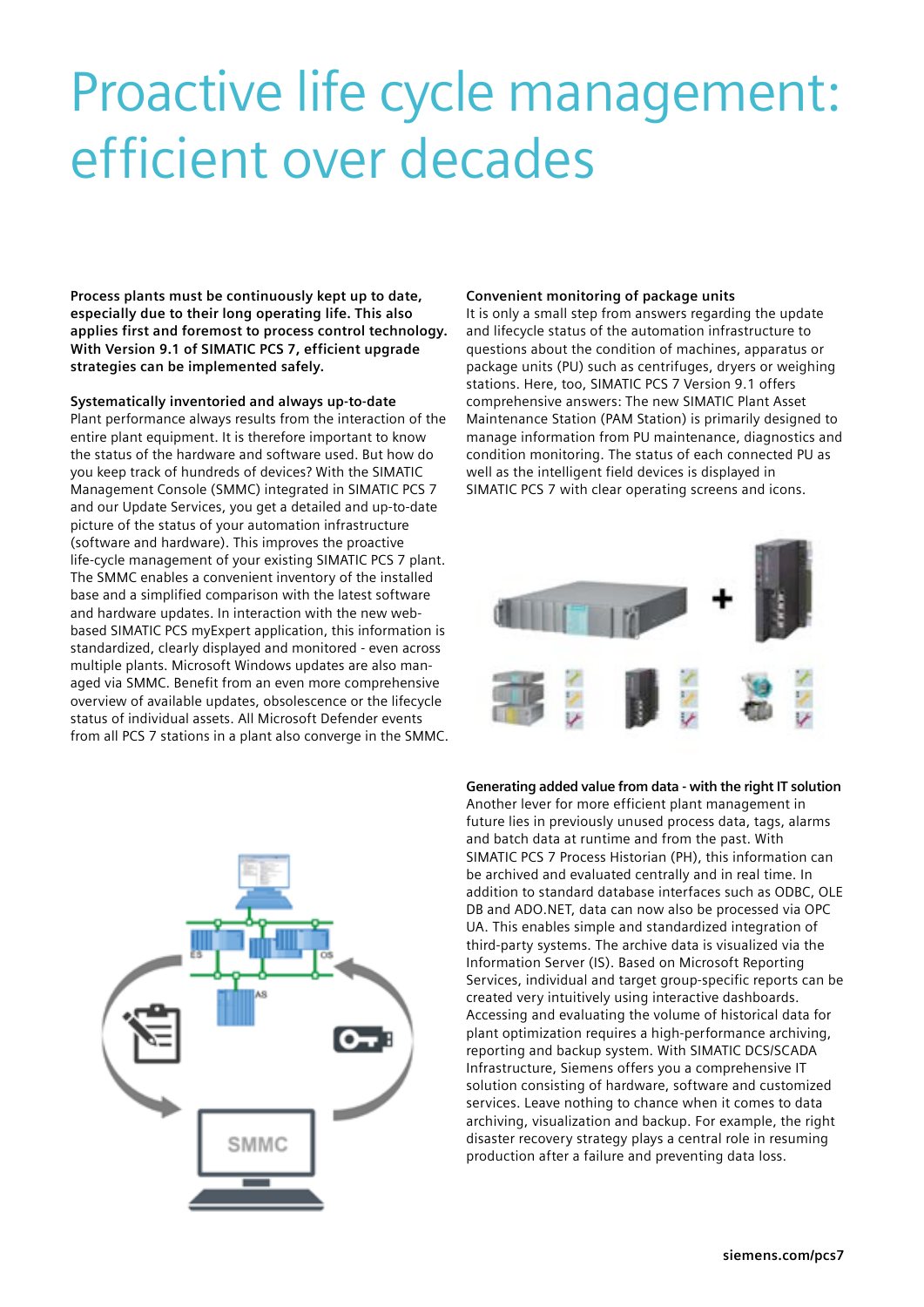# Future-proof and efficient plant engineering

**In addition to an up-to-date lifecycle status across all components, structured and systematic plant modeling in engineering also ensures productivity and thus ensures sustainable plant operation.** 

**Automation information - standardized and reusable** With the object-oriented type and instance concept, SIMATIC PCS 7 has long enabled the definition of master templates with which an almost unlimited derivation of instances can be implemented. These templates or types enable reduced testing and maintenance efforts during modeling and comply with the general requirements of the ANSI/ISA standards ISA-88 and 106. Changes made to the master template can be synchronized with each instance - making it easier to adapt to new or changing requirements. SIMATIC PCS 7 V9.1 also comes with an updated master data library: The updateable and future-proof Advanced Process Library include a variety of ready-made, standardized and system-tested types such as Control Module Types (CMT) or Equipment Module Types (EMT). The technological connections and the creation of variants make especially the single Control Module Types (CMT) even more powerful compared to the original function block templates. Existing module types can be automatically converted to CM types.

### **Contemporary engineering: specific tools and consistent data flow**

In addition, CMTs enable fast mass data engineering, which significantly reduces the risk of errors. Engineering can be performed using the SIMATIC PCS 7 Technological List Editor, a Microsoft Excel-based editor that requires no system-specific knowledge. In addition, the SIMATIC PCS 7 Plant Automation Accelerator creates the basis for fully integrated planning and documentation of plant automation projects. With the new version, process sequential controls and their corresponding types can be planned even more comprehensively and intuitively. The consistent matching of types and instances between planning and automation is done on a bidirectional basis.